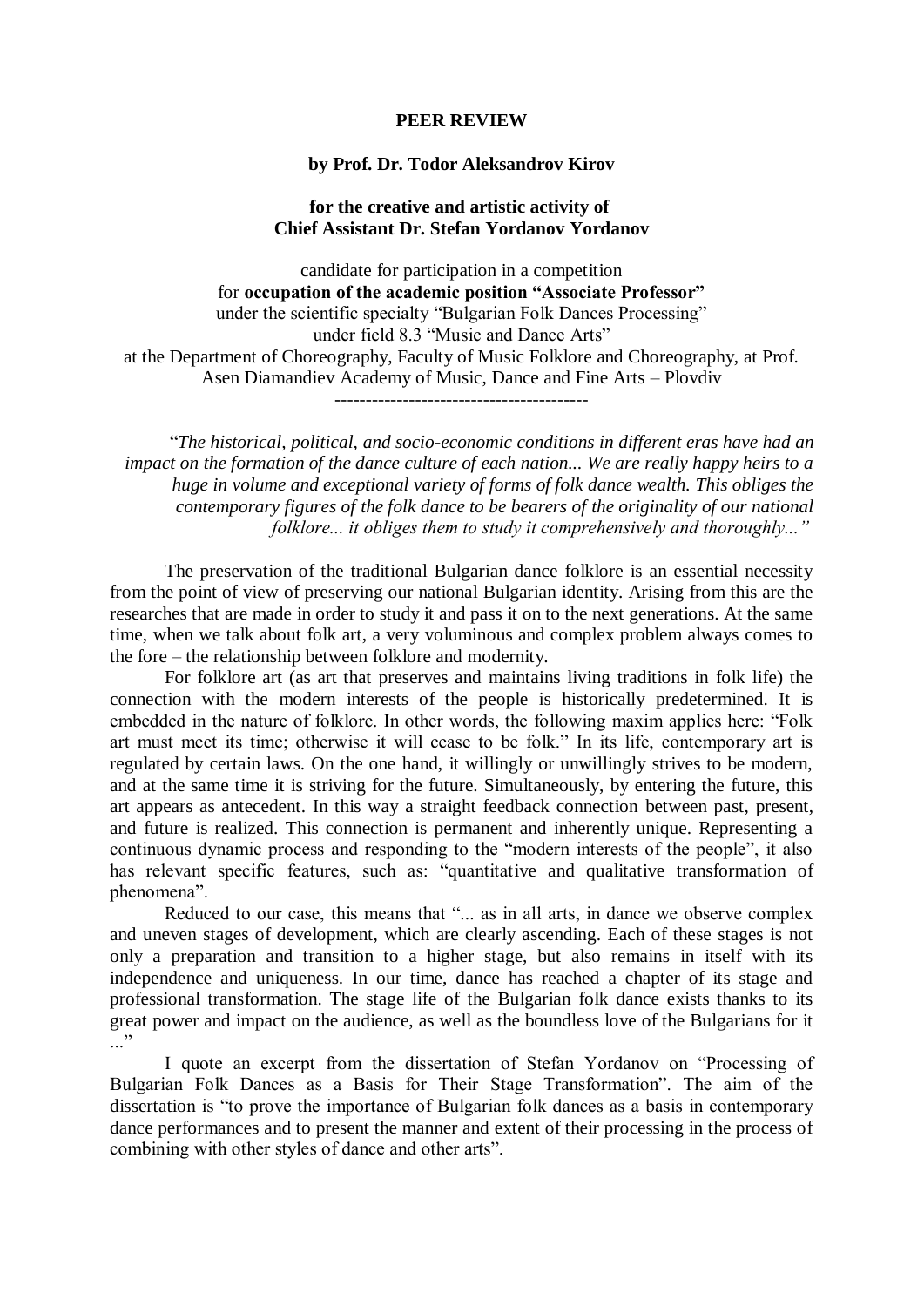Today, as proof of the growth and transformation of folk dances into spectacular thematic performances, Dr. Yordanov presents five concerts – performances in which he is a choreographer and director. They are the artistic and creative part of his habilitation work.

Chief Assistant Dr. Stefan Yordanov Yordanov participates in the competition for Associate Professor with significant (10 years) pedagogical experience in this scientific specialty, supported by 12 years of leadership, organizational and creative work as a Head of the Staff Dance Ensemble and a Choreographer of the Academic Folklore Ensemble at the Academy.

The beginning of Stefan Yordanov's creative path dates back to 2001 as a dancer in the Iskra Professional Folklore Ensemble in Veliko Tarnovo. From 2004 to 2007, he was a student at the Academy of Music, Dance and Fine Arts – specialty "Bulgarian Folk Choreography", and in 2008 he completed a Master's degree in the same specialty. At the same time, from 2005 to 2008, he was a ballet dancer in the Staff Dance Ensemble at the Academy. From 01.02.2008 to the present, he is the leader of the same dance ensemble and choreographer of the Academic Folklore Ensemble. He defended his educational and scientific degree of "Doctor" on 21.07.2016.

The creative activity of Stefan Yordanov is extensive – he has gone through all kinds of stage forms of Bulgarian folk dance, creating a large number (over 30) of works. As a choreographer of the Academic Folklore Ensemble he has made seven original productions, with which the Ensemble performs concerts and participates in festivals, reviews, and competitions in the country and abroad. As the Head of the Staff Dance Ensemble he has performed four productions together with the ballet of the Plovdiv Opera, namely: On the River", "Nestinarka", "Knyaz Igor", and "Swan Dance". He is also a choreographer of three theatrical and dance productions: "To You Sacred Bulgaria", "Boryana" and "Reconstruction of the April Uprising in Perushtitsa". He was a consultant in the film production "Voevoda". In his biography, Yordanov has 4 awards from state institutions, festivals, and competitions.

Apart from his work as a lecturer and leader of the representative artistic ensembles at the Academy, Stefan is also the main artistic director of the Geo Milev Bulgarian Folk Dance Ensemble – Plovdiv (from 2010 until now). He also leads other dance ensembles (mostly youth and children's) and folk clubs – a total of eight in number. His ability to work is impressive and his attraction to the practical realization of his pedagogical skills as a leader and choreographer is evident.

Stefan Yordanov is an enterprising man, with extensive organizational experience and authority among his subordinates and colleagues. He is a specialist in the field of Bulgarian folk choreography. From 2010 to the present, he teaches students the specialty "Bulgarian Folk Dances Processing". This is the specialty in which he applied for the academic position of "Associate Professor".

As a habilitation thesis, Chief Assistant Dr. Stefan Yordanov presents a set of creative and scientific activities. The work consists of five concerts, of which he is a choreographer and director, two scientific publications, two workshops, one master class, the required number of citations, four reviews, awards he received as a choreographer, projects, in which he has participated, and many other events. All these components are criteria that the author has fully met the requirements of the Regulations for the implementation of the Act for the Development of the Academic Staff in the Republic of Bulgaria. There is a visually filled scientometric table with marked number of points on the individual indicators from the table under Higher education field 8 "Arts", Professional field 8.3 "Music and Dance Arts". With a required 500 points, the candidate has achieved 595.

Through the artistic and creative and scientific results in the present scientific research it is proved that the authentic Bulgarian folk dances are an inexhaustible source for the creation of new dance compositions. They are the basis of the stage transformation of